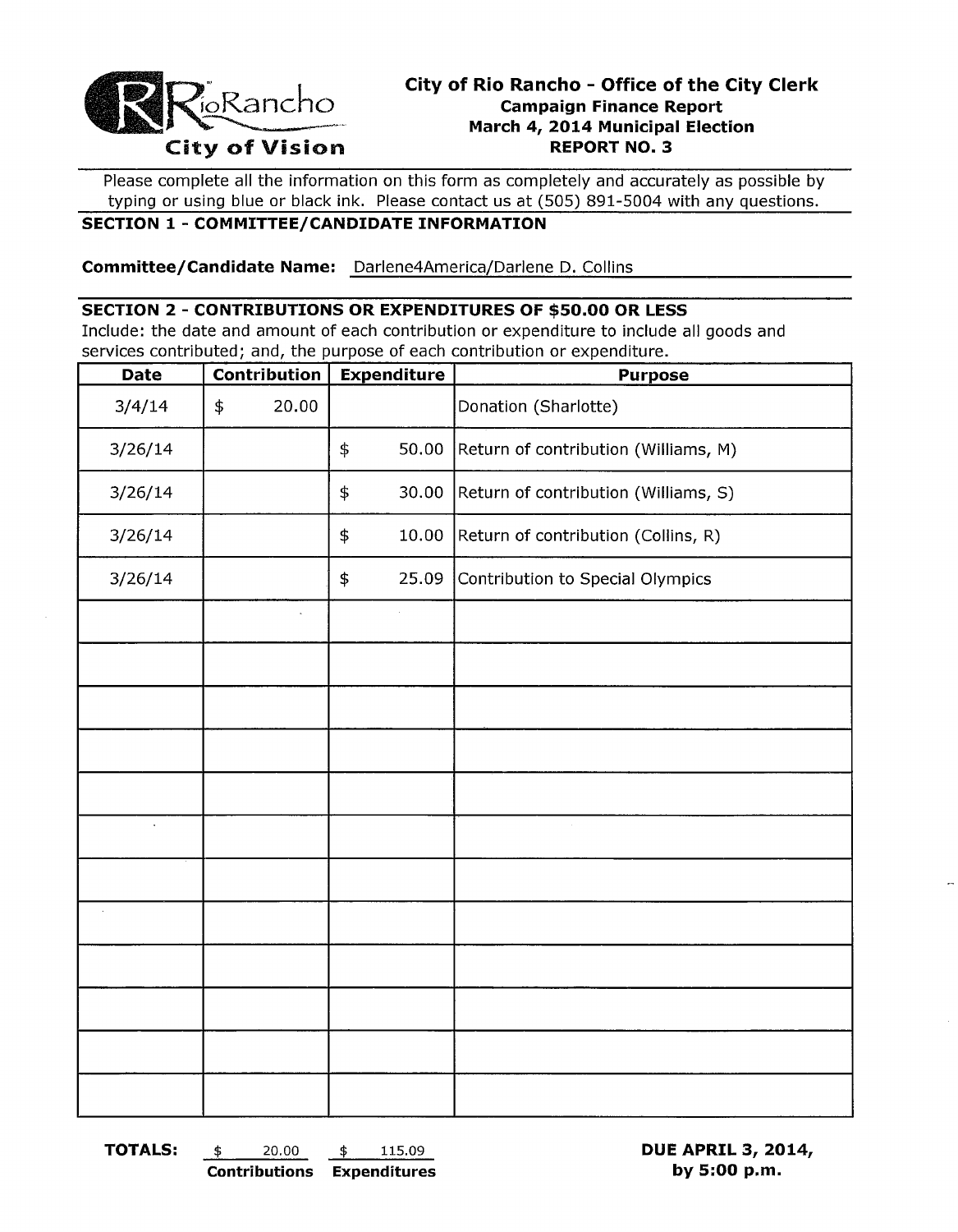#### **CITY OF RIO RANCHO - CAMPAIGN FINANCE REPORT NO.3 PAGE 2 - Committee Name:**

### **SECTION 3 - CONTRIBUTIONS OR EXPENDITURES OF MORE THAN \$50.00 (Cumulative)**

Include: the name and address of the person or entity from whom any cumulative contribution or expenditure of more than \$50.00 was received or made; the date and amount of each contribution or expenditure to include all goods and services contributed; and*l* the purpose of each contribution or expenditure.

| Date           | Contribution Expenditure   |                | Name/Address                                                        | <b>Purpose</b>                            |  |  |
|----------------|----------------------------|----------------|---------------------------------------------------------------------|-------------------------------------------|--|--|
| 3/4/14         |                            | \$<br>250.00   | Chamisa Hills Golf Course                                           | Election end party                        |  |  |
| 3/4/14         |                            | 75.00<br>\$    | Sandoval County                                                     | Voter List                                |  |  |
| 3/5/14         |                            | \$<br>150.00   | Darlene D. Collins<br>3054 Logan Meadows<br>Rio Rancho, NM 87144    | Team campaign end party                   |  |  |
| 3/19/14        |                            | 1,663.10<br>\$ | Darlene D. Collins<br>3054 Logan Meadows<br>Rio Rancho, NM 87144    | Repay loan from Candidate                 |  |  |
| 3/26/14        |                            | \$<br>300.00   | Pat Stover<br>6908 Oersted Rd NE<br>Rio Rancho, nm 87144            | Contribution Refund                       |  |  |
| 3/26/14        |                            | \$<br>100.00   | Ada Jackson<br>3054 Logan Meadows<br>Rio Rancho 87144               | Contribution Refund                       |  |  |
| 3/26/14        |                            | \$             | NM Democrat Club<br>200.00 2300 Wrangler Ct<br>Rio Rancho, NM 87124 | Contribution Refund                       |  |  |
|                |                            |                |                                                                     |                                           |  |  |
|                |                            |                |                                                                     |                                           |  |  |
|                |                            |                |                                                                     |                                           |  |  |
|                |                            |                |                                                                     |                                           |  |  |
|                |                            |                |                                                                     |                                           |  |  |
|                |                            |                |                                                                     |                                           |  |  |
|                |                            |                |                                                                     |                                           |  |  |
|                |                            |                |                                                                     |                                           |  |  |
|                |                            |                |                                                                     |                                           |  |  |
|                |                            |                |                                                                     |                                           |  |  |
|                |                            |                |                                                                     |                                           |  |  |
|                |                            |                |                                                                     |                                           |  |  |
|                |                            |                |                                                                     |                                           |  |  |
|                |                            |                |                                                                     |                                           |  |  |
| <b>TOTALS:</b> | \$<br><b>Contributions</b> | \$             | 2,738.10<br><b>Expenditures</b>                                     | <b>DUE APRIL 3, 2014,</b><br>by 5:00 p.m. |  |  |